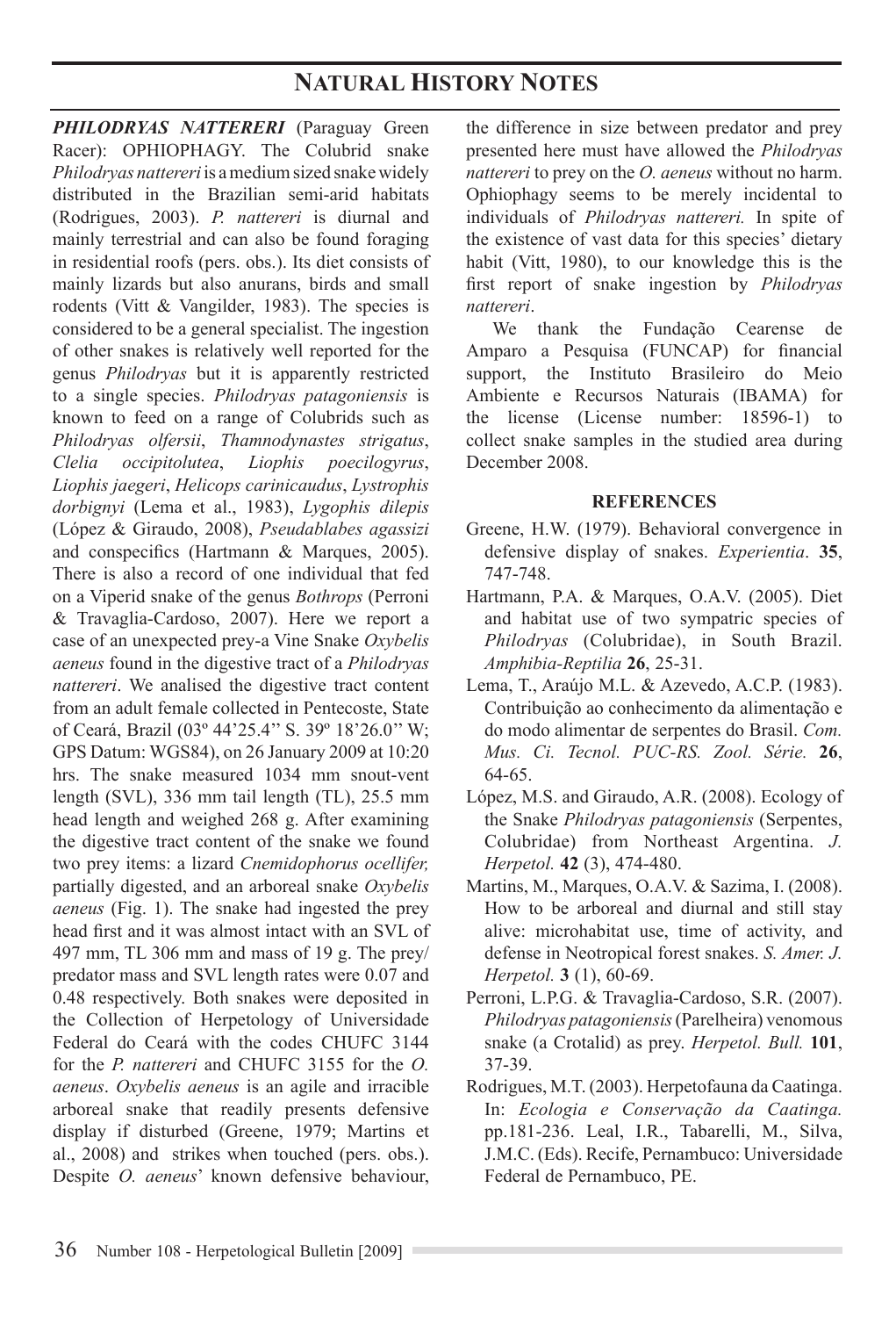

**Figure 1.** (1) *Philodryas nattereri* - CHUFC 3144 and the ingested items: (2) *Oxybelis aeneus* - CHUFC 3155 and (3) *Cnemidophorus ocellifer*.

- Vitt, L.J. (1980). Ecological observations on sympatric *Philodryas* (Colubridae) in northeastern Brazil. *Pap. Avul. Zool.* **34**, 87-98. Vitt, L.J. & Vangilder, L.D. (1983). Ecology of a
- snake community in northeastern Brazil. *Amphibia-Reptilia* **4**, 273-296.

Submitted by PAULO CESAR MATTOS Dourado de MESQUITA1, Diva Maria BORGES-NOJOSA2

<sup>1</sup> *Plínio Monteiro St. 123, Luciano Cavalcante, CEP 60811-285, Fortaleza, CE, Brazil.* paulocmdm@gmail.com.

<sup>2</sup>*Universidade Federal do Ceará, Núcleo Regional de Ofiologia da Univ. Fed. Ceará (NUROF-UFC), Depto. Biologia, Campus do Pici, Bl. 905, CEP 60.455-760, Fortaleza-Ceará, Brazil.*  dmbnojosa@yahoo.com.br.

*Siphlophis longicaudatus* (Brazilian Spotted Night Snake): HABITAT. The genus *Siphlophis* Fitzinger, 1843 belongs to the Pseudoboini tribe and comprises six species which occur mostly in south America in tropical rain forests (Peters & Orejas-Miranda, 1970; Duellman, 1978; Sazima & Argôlo, 1994; Martins & Oliveira, 1998; Starace, 1998; Bernarde & Abe, 2006; Uetz, 2007). These snakes are known as mainly nocturnal with semi-arboreal habits. Their diets include mostly lizards, occasionally snakes, mammals, anurans and lizard eggs (Sazima & Argôlo, 1994; Martins & Oliveira, 1998; Prudente et al., 1998; Marques et al., 2001). *Siphlophis longicaudatus* Andersson 1901 is known from the Atlantic forest of southern and southeastern Brazil, occurring from Espírito Santo to Rio Grande do Sul States (Peters & Orejas-Miranda, 1970; Prudente & Feio, 2001). Despite some information about its diet (Prudente et al., 1998), there is little data on the ecology of